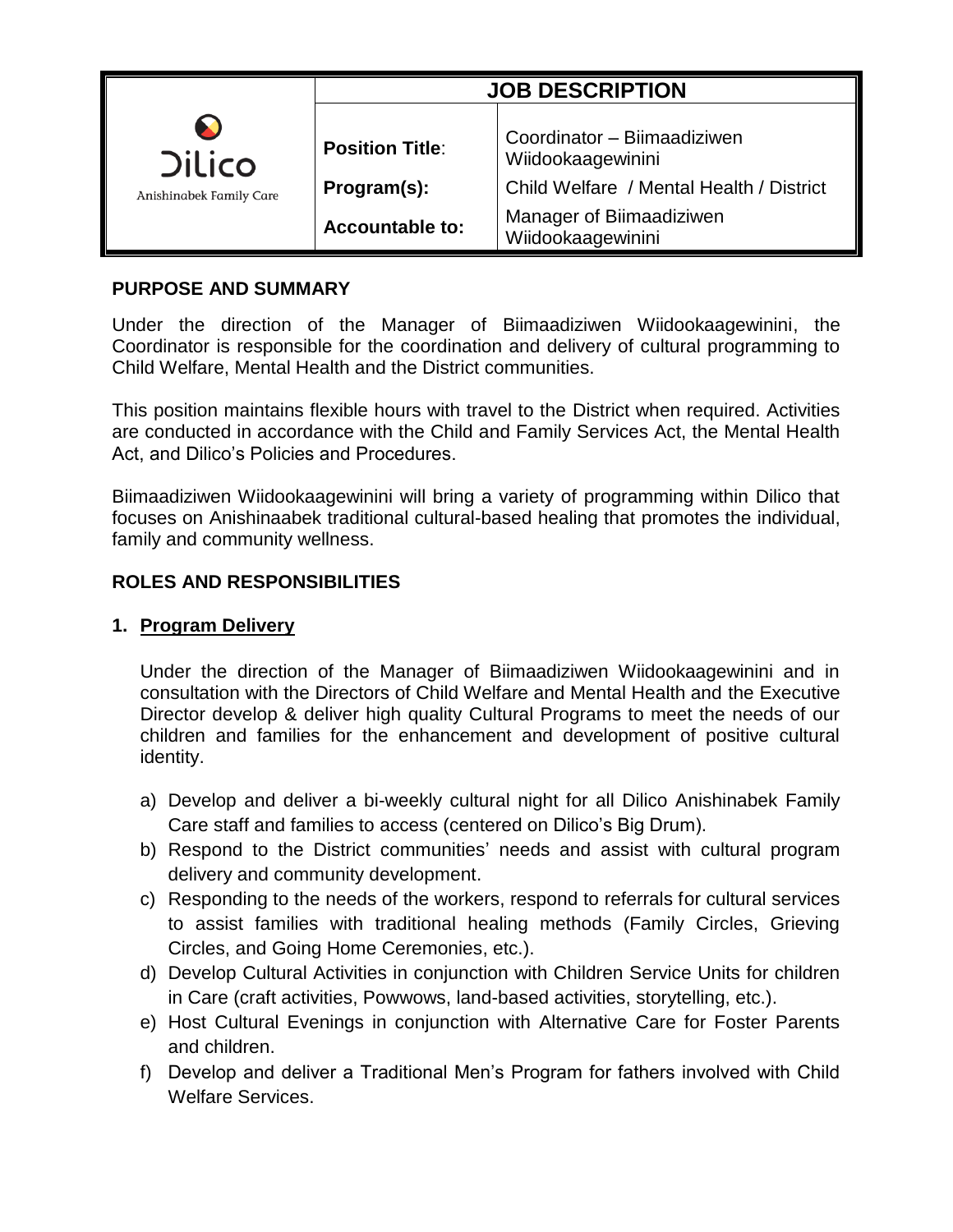**Job Description –** Coordinator – Biimaadiziwen Wiidookaagewinini

- g) Work with various Mental Health Programs to enhance cultural programming for clients.
- h) Develop and deliver and maintain a 7 week Traditional Parenting Program.
- i) Plan, organize and coordinate and maintain cultural workshops, programming and activities, teachings, ceremonies and healing practices for clients and agency staff as required.

# **2. Program Support**

- a) Serves as a resource to the Executive Director and Senior Management and the Cultural Committee.
- b) Participates in Supervision and help in the development of the Biimaadiziwen Wiidookaagewinini.
- c) Attends and participates in team meetings and appropriate training sessions.
- d) Acts as a resource to ensure that cultural knowledge and practises are maintained within agency.
- e) Ensures that clients and families are aware of cultural resources available to maintain their cultural identities.
- f) Plans, develops and participates in Special Projects, as assigned.
- g) Leads or participates in traditional or spiritual practices for meetings or cultural activities as required.

## **3. Community Relations**

- a) Promote the Agency's Vision, Mission and Core Values.
- b) Establish and maintain a collaborative relationship between Dilico Anishinabek Family Care First Nation communities to ensure effective service delivery to families.
- c) Establish and maintain purposeful relationships with community service providers and First Nation organizations.
- d) Acts in a professional manner both when working and not working and is a positive role model for clients and families.

## **Organizational Responsibilities**

As a representative of Dilico, the Employee is responsible for:

- a) Reflecting and interpreting the Agency Vision, Mission and Core Values in his/her own work with enthusiasm and commitment;
- b) Acting in accordance with relevant legislation and Agency Policies, Standards and Procedures;
- c) Proposing changes within Dilico that would improve the quality of service to Anishinabek children, families and communities;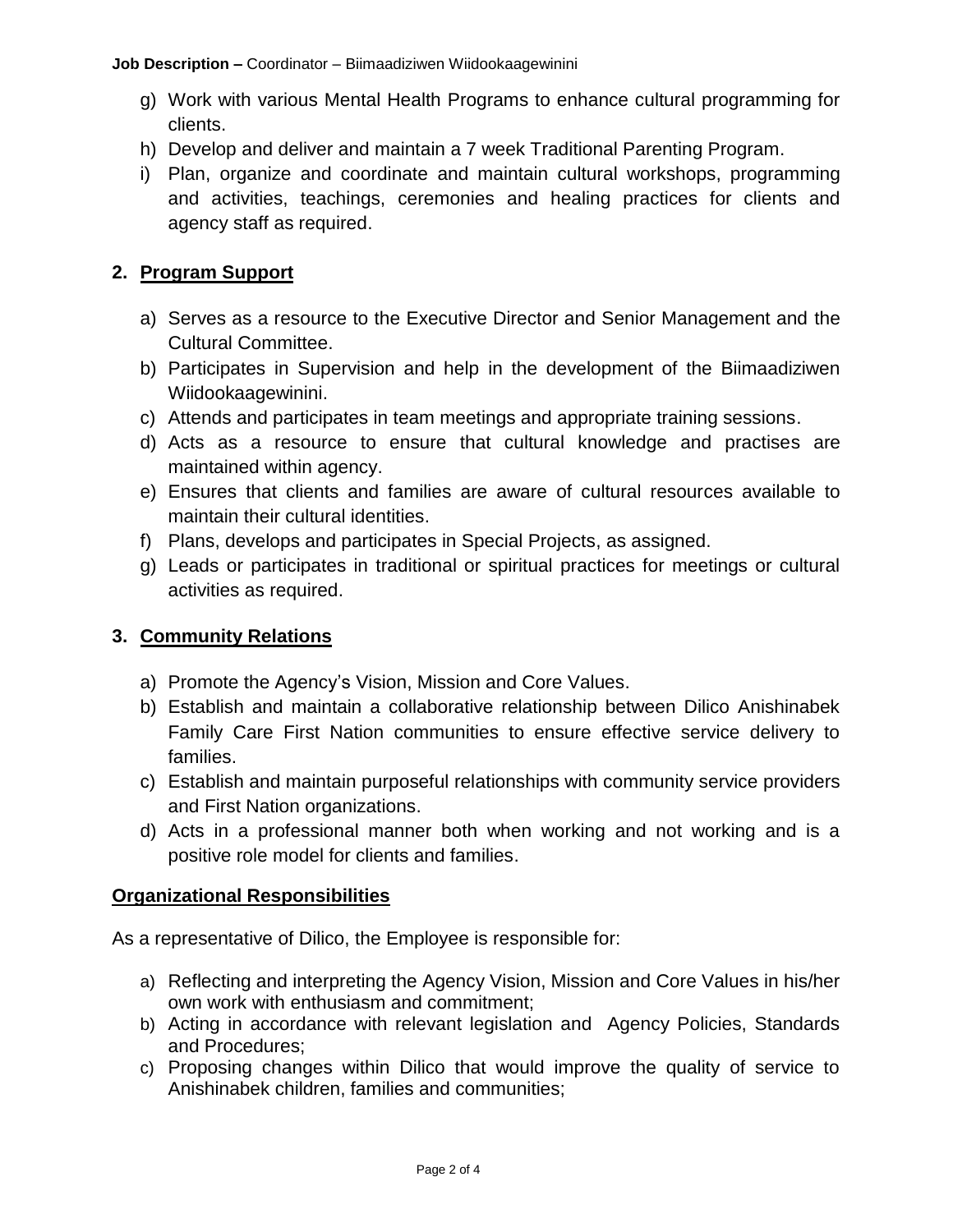**Job Description –** Coordinator – Biimaadiziwen Wiidookaagewinini

- d) Developing and maintaining respectful, cooperative working relationships to contribute to the integrated, seamless delivery of services to Anishinabek children, families and communities;
- e) Understanding his/her role and responsibility in maintaining a safe workplace and reducing workplace injuries;
- f) Applying Anishinabek culture, values, traditions and teachings into programming where possible;
- g) Ensuring accuracy, confidentiality and safekeeping of agency records;
- h) Participating constructively in the supervision process with the immediate Manager.

### **QUALIFICATIONS**

### 1. **Education**

Minimum post-secondary education; preference in area of Native Studies or related Human Services diploma with a minimum 3 years experience in Cultural programming for children and their families. A combination of skills, education and life learning specific to traditional knowledge may be considered.

An individual who is of Anishinabe ancestry with understanding, practice and sharing of Anishinabe history, culture, traditions, ceremonies and values is preferred.

### 2. **Work Experience**

Preferred (3-5) three to five years' experience in Human Services involving developing and delivering of Cultural programming for children/youth and adults.

### 3. **Skills/Abilities**

- a) Knowledge of Customary Care and the philosophy of service development and delivery; the communities and family structure, as well as local Anishinabe customs and traditions.
- b) Ability to prepare statistical reports regarding cultural service activity and planning.
- c) Ability to establish and maintain purposeful relationships with clients, subordinates, colleagues, other relevant organizations, staff and management.
- d) Demonstrate knowledge and understanding of, and personal commitment to the Anishinabe way of life.
- e) Ability to guide and support Anishinabe people in their desires and efforts to embrace the Anishinabe way of life and healthy traditional healing methods.
- f) Strong commitment to helping Anishinabe children, their families and First Nation communities by providing services in ways that respect Anishinabe cultural and spiritual practices.
- g) Commitment to providing services in the Anishinabe context of extended family and community involvement.
- h) Ability to take direction and to work within the policies, procedures, and guidelines, vision and mission, and core values of the Agency.